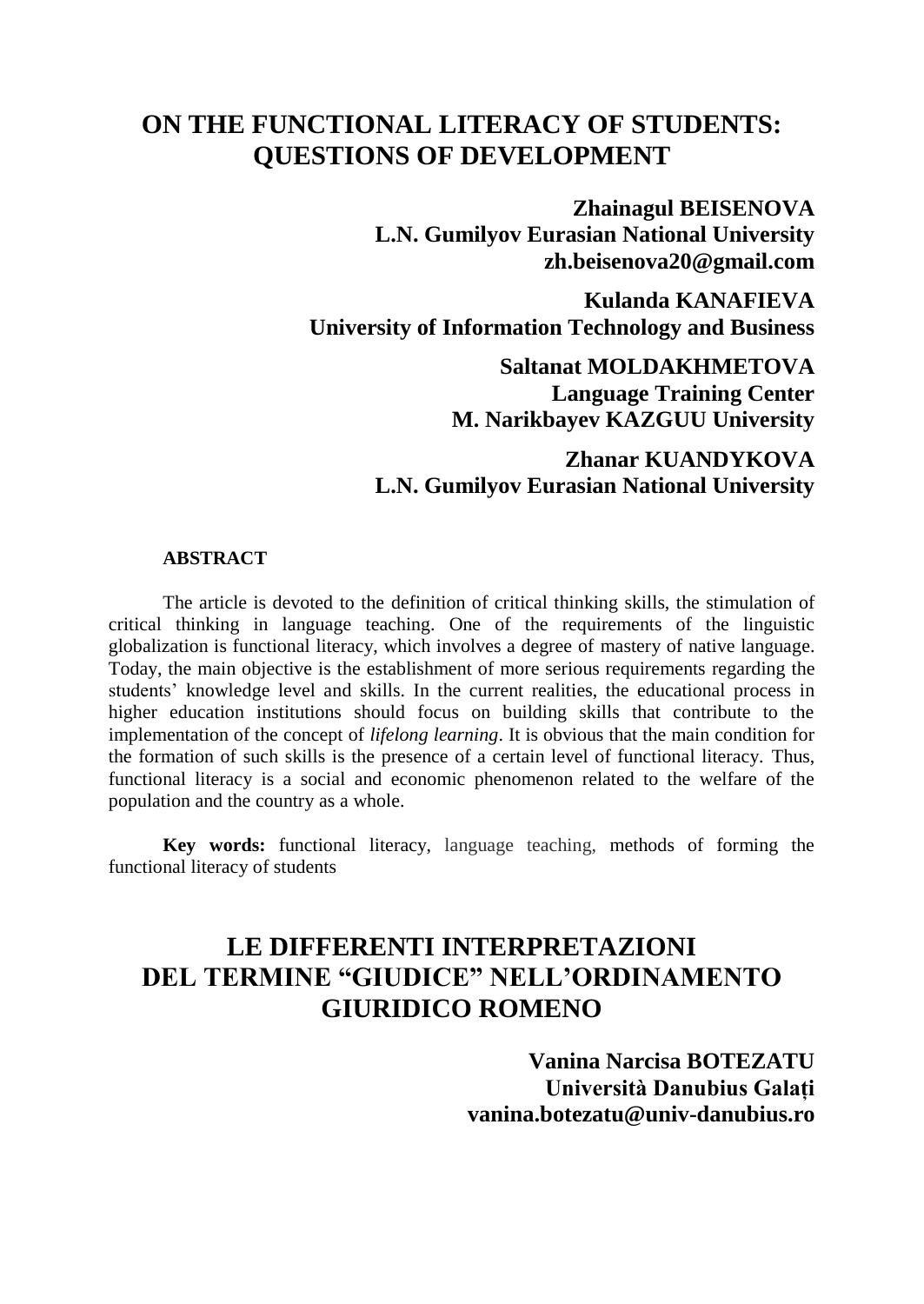#### **ABSTRACT**

The article briefly presents the various interpretations of the Italian term "giudice" [judge] in Romanian language. The analysis of legal texts has implied various directions of study, i.e. terminological documentation, description of legal concepts and compared analysis of terminology. Since legal discourse is classified as a unit of pragmatics, the terms were also analysed from the point of view of their use, as any act or linguistic transfer determines the actual establishment of a legal act.

**Key words:** terminology, legal concept, specialized language

# **ÎMPRUMUTURILE LEXICALE DE ORIGINE (ȘI) GERMANĂ DIN LIMBA ROMÂNĂ. O ANALIZĂ STATISTICĂ COMPARATĂ**

### **Daniela Amalia CHILOM, Colegiul Național Carol I / Universitatea din Craiova Cecilia Mihaela POPESCU, Universitatea din Craiova**

#### **ABSTRACT**

This paper presents a statistical analysis of Romanian lexical borrowings of German origin, with the initials A, B and C, excerpted from the dictionaries DA/DLR, DEX '98 and DELR, in terms of etymology: single or multiple German etymology, linguistic calques, words with uncertain etymology or words for which German is a wrong etymology.

**Key words:** etymology, lexicology, Romanian lexical borrowings of German origin

## **FUNKTIONSVIELFALT UND FUNKTIONSERWEITERUNG: ZU** *HABEN* **IM DEUTSCHEN**

**Bogdana CRIVĂȚ Universität Craiova bogdana\_crivat@yahoo.de**

#### **ABSTRACT**

The present paper highlights the sui generis character of the ubiquitous verb *haben*, which displays a broad spectrum of heterogeneous functions in contemporary German,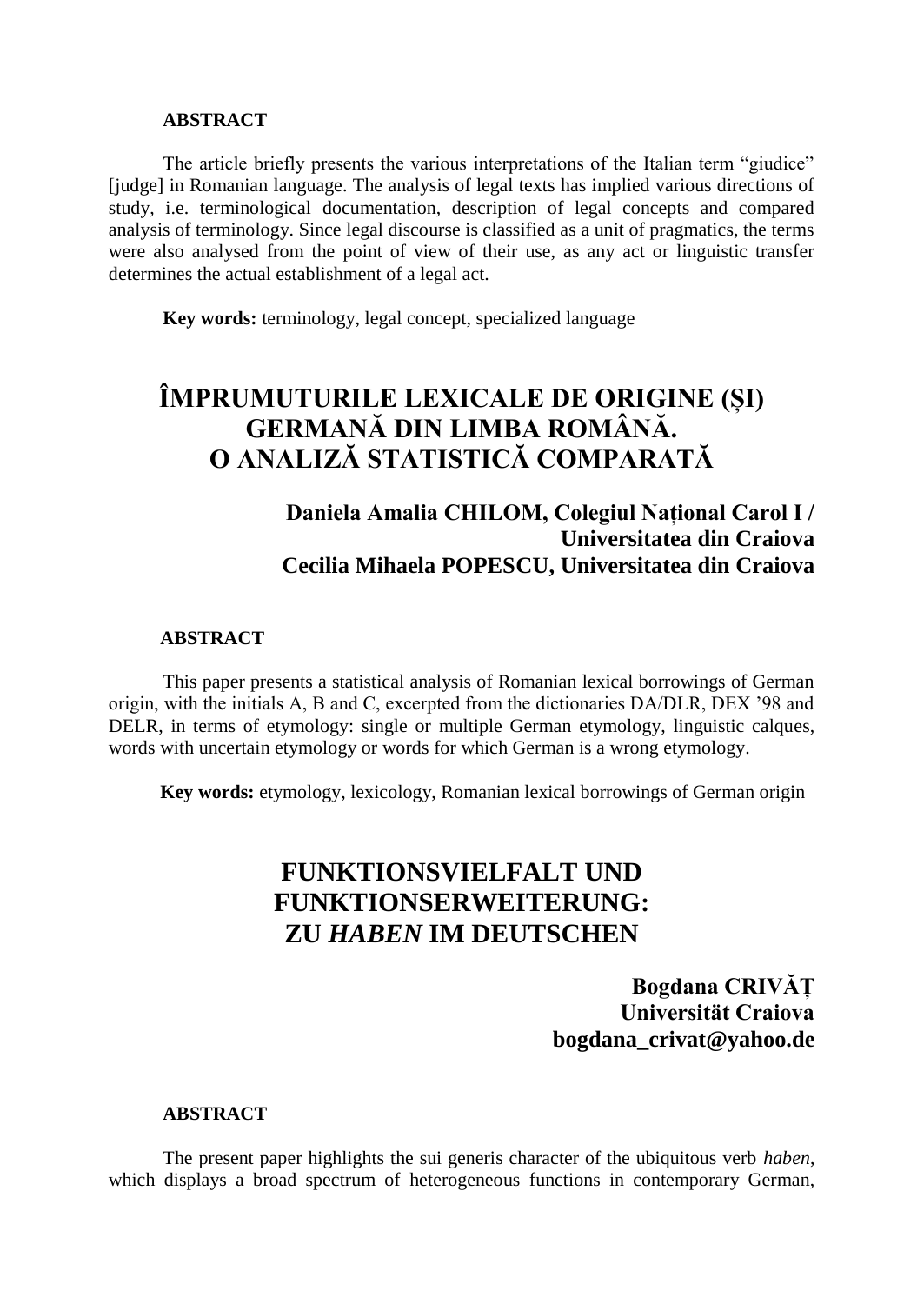starting with the expression of possession, going through existence, locality and characteristic assignment, continuing with its desemanticised use in fixed expressions and idioms and ending with its auxiliary role for the perfective aspect and for modal obligation. Having undergone several metaphorical transfers and grammaticalisation processes, the word has changed more and more into a mere connective item, establishing an unspecified relation between two entities. *Haben*-sentence patterns are canonical transitive structures, although the verb is neither grammatically, nor semantically a transitive one. Utterances with *haben* prove to be basically grammaticalised structures of the general linguistic strategy of *person prominence*, in which the human being is encoded in topical position as grammatical subject of the sentence.

**Key words:** semantic multifunctionality, function expansion, possession

# **TYPES OF TRANSLATION ERRORS IN A LITERARY TEXT TRANSLATION (BASED ON THE A. NURPEISOV'S TRILOGY "BLOOD AND SWEAT")**

**Anar K. DILDABEKOVA**

**L. N. Gumilyov Eurasian National University Astana, Republic of Kazakhstan dildabekovaanar93@gmail.com**

**Maral B. AMALBEKOVA L. N. Gumilyov Eurasian National University Astana, Republic of Kazakhstan**

### **Larissa V. TURGINBAYEVA South Kazakhstan State Pedagogical University Shymkent, Republic of Kazakhstan**

#### **ABSTRACT**

The article is aimed to determine the main types of translation errors and consider the consequences of their appearance in the text, as well as the result of a distorted perception of the text of the translation by the addressee. The existing classifications of translation errors are summarized. By comparing an authorized translation of the trilogy of the Kazakh writer A. Nurpeisov "Blood and sweat" into Russian with the text of the English translation, made by Catherine Fitzpatrick, the main types of translation errors were identified and highlighted. Almost all groups and types of errors indicated in different classifications were found in the English translation of the above mentioned novel. It is concluded, that the study of the phenomenon of translation error requires a profound multiaspect analysis.

**Key words**: translation errors, literary translation, classification of errors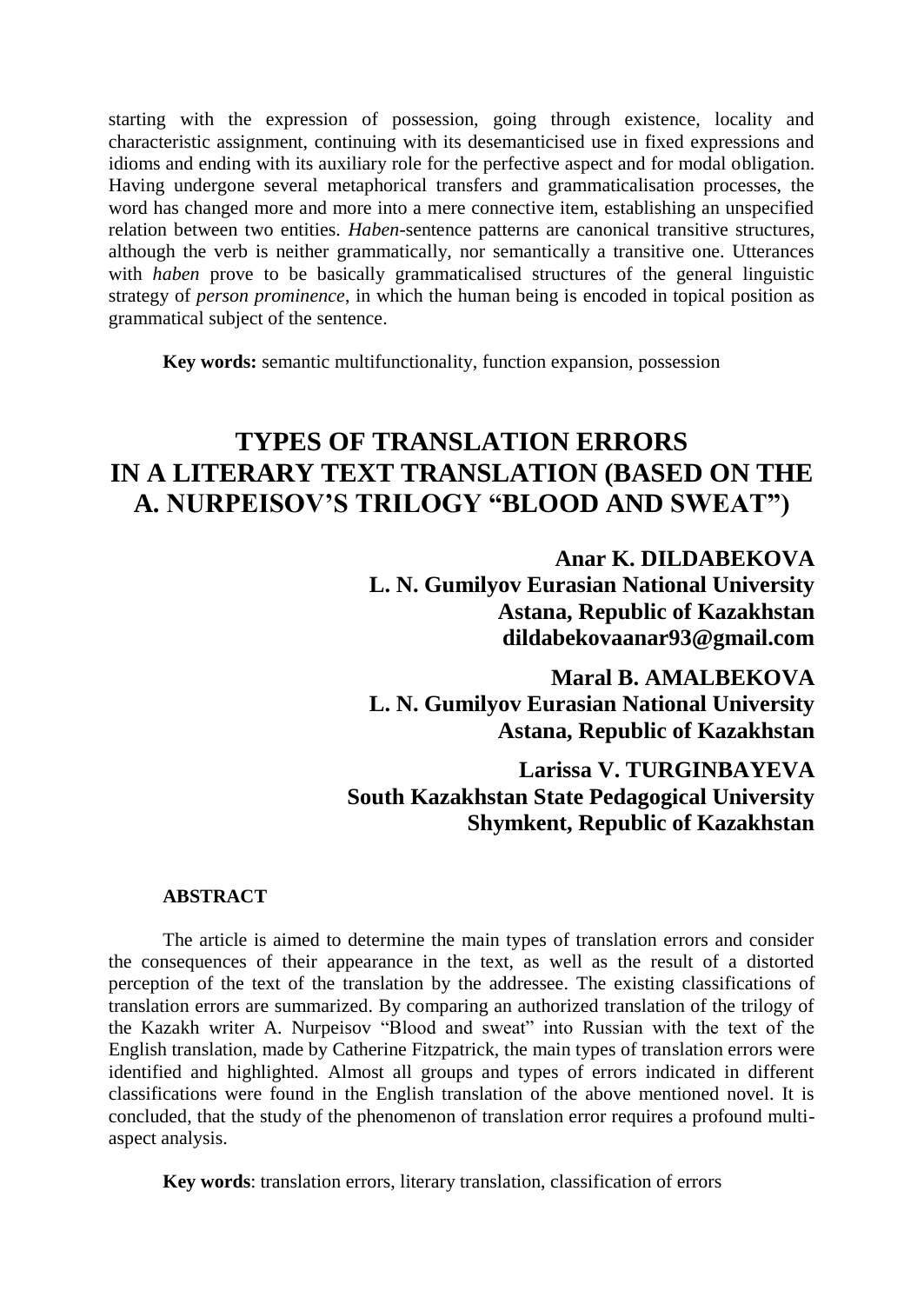# **L'ESPRESSIONE DELLA CAUSALITÀ NEL DISCORSO ECONOMICO GIORNALISTICO ROMENO E ITALIANO**

### **Dana Maria FEURDEAN Università "Babeş-Bolyai", Cluj-Napoca [dana.feurdean@yahoo.com](mailto:dana.feurdean@yahoo.com/)**

#### **ABSTRACT**

The compared approach in this article aims at following and illustrating – based on the analysis of a corpora of texts selected from the Italian and the Romanian economic press – the linguistic means used to express causality in the journalistic economic discourse, the argumentative role of the causal relations, as well as its pragmatic implications in the support of the linguistic acts stated in journalistic economic discourse.

**Key words:** economic discourse, discursive causality, argumentative justification

# **MATERIALS FOR TEACHING THE TERMINOLOGY OF BODY SYSTEMS IN ENGLISH FOR MEDICAL PURPOSES. A SAMPLE COURSE**

**Iulia Cristina FRÎNCULESCU "Victor Babeş" University of Medicine and Pharmacy, Timişoara [frinculescu.iulia@umft.ro](mailto:frinculescu_engleza@yahoo.com)**

#### **ABSTRACT**

Teaching the terminology of body systems in medical English is a priority for the language lecturer, because in Romania body systems are included in the medical curriculum from the first year of study. This article forwards a sample of an English course for medical students structured around the topic "The Cardiovascular System. Anatomy, Physiology and Semiology", whose aim is to develop different language skills, by means of original, home-grown exercises.

**Key words:** English for Medical Purposes, teaching materials design, language skills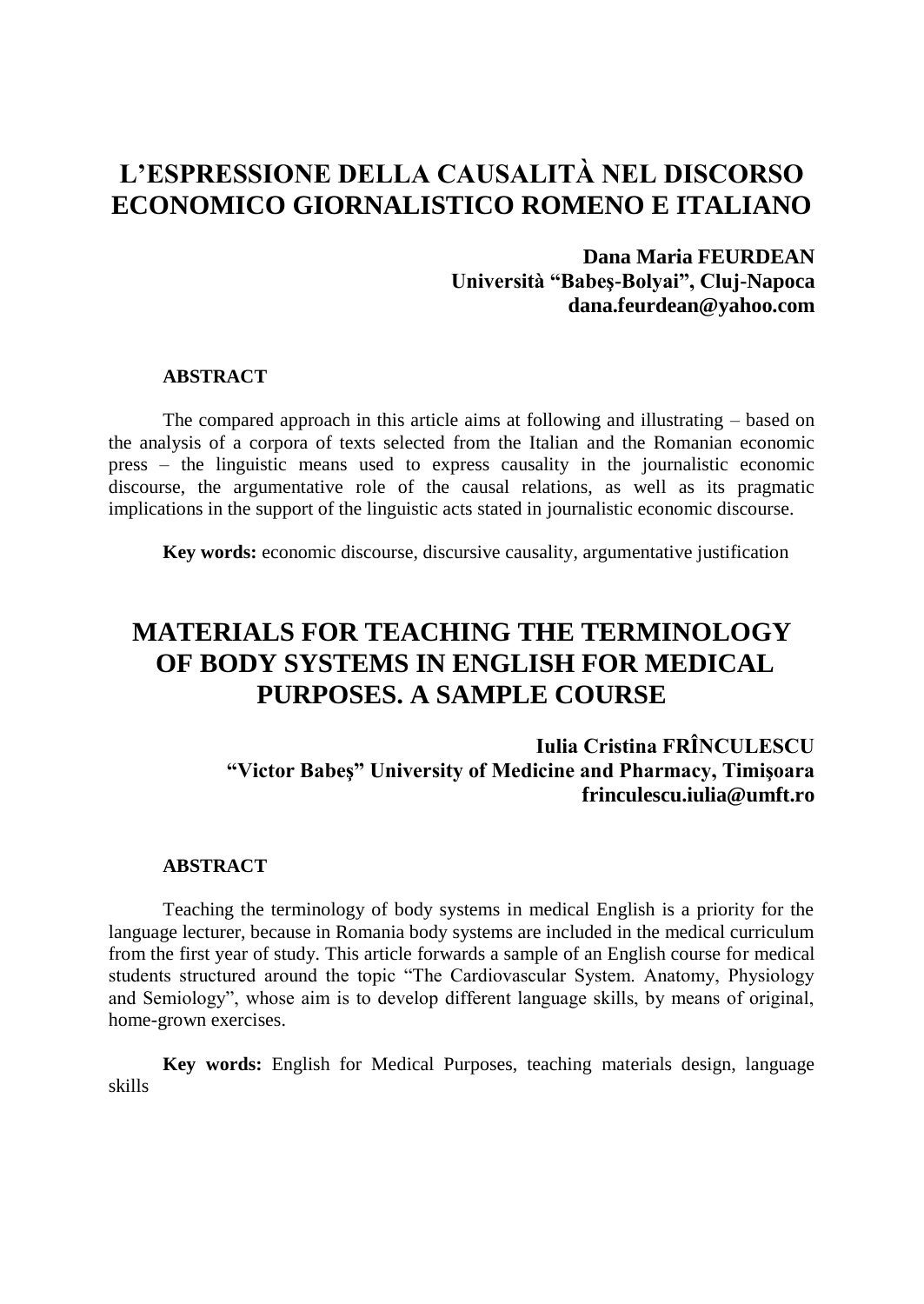# **ANALIZA DE DISCURS ȘI TEHNICA LEGISLATIVĂ: TEORIA COERENȚEI ȘI NORMELE DE REDACTARE A ACTELOR NORMATIVE**

### **Alina GIOROCEANU Universitatea din Craiova alina.gioroceanu@gmail.com**

#### **ABSTRACT**

Out of the notions used by discourse analysis or pragmatics, we have chosen some explicit ones for the analysis and characterisation of legal texts/discourse. For the beginning, given the essential issues represented by the mechanisms which ensure the stability and unity of legislative architecture, we have emphasized the coincidence between the guidelines of legislative technique and the meta-rules of consistency referred to by both discourse analysts and pragmaticians. The issue of consistency becomes essential in legislative technique, since the failure to comply with its rules reflects upon the constitutional status of the regulated act.

**Key words**: discourse analysis, legislative technique, discourse

## **THE ROLE OF THE FUNCTIONS OF THE SUPPLEMENTS WITH PREPOSITIONS IN THE ENGLISH LANGUAGE**

**Yluliana IRKHINA**

**The state institution "South Ukrainian National Pedagogical University named after K. D. Ushynsky" [irhinajuliana@gmail.com](mailto:irhinajuliana@gmail.com)**

#### **ABSTRACT**

The role of the functions of prepositional additions is important in English. The prepositional supplements in the sentences are used very often. A system of integral and differential features of semantic function is shown in our article. A preposition is a word that shows the relationship between noun and pronoun and other words in a sentence. Substantial characteristics and semantic functions must be understood in order to learn English.

**Key words:** prepositional supplement, sentence, prepositive component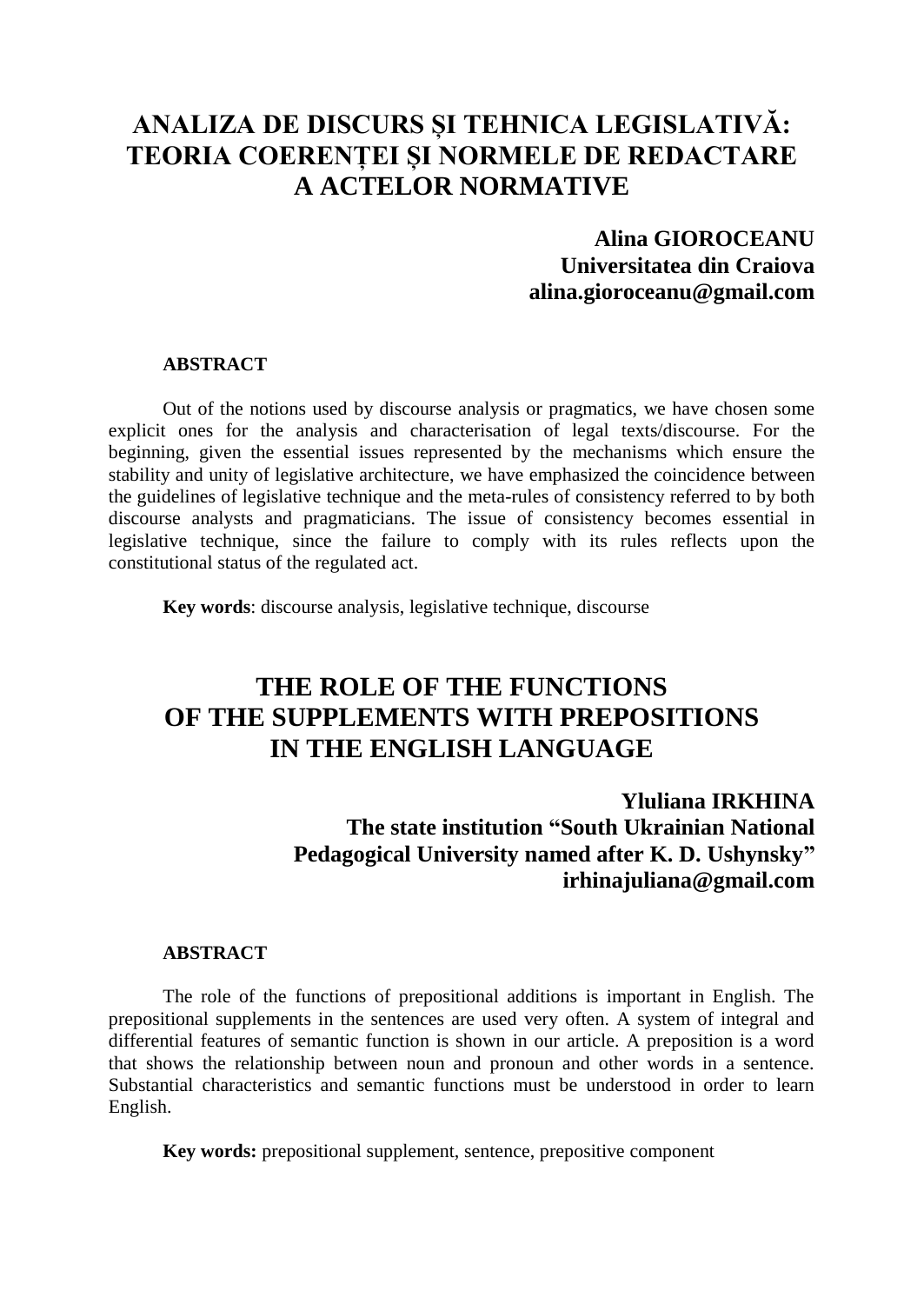## **TED TO FIGHT TEDIOUS CLASSES: THE USE OF TED TALKS AND TED-ED LESSONS IN THE (ONLINE) ENGLISH CLASSROOM**

### **Małgorzata KARCZEWSKA University of Zielona Góra, Poland [M.Karczewska@in.uz.zgora.pl](mailto:M.Karczewska@in.uz.zgora.pl)**

#### **ABSTRACT**

The present paper aims to discuss the use of Ted talks and Ted-Ed lessons in the online English classroom with their advantages as well as possible difficulties. Theoretical considerations are combined with practical solutions to implement TED content in the EFL classroom. In addition, the conducted survey shows the attitude of English Philology students towards the use of TED in their Practical English classes and gives some practical ideas on how to efficiently use TED talks and lessons in the Practical English classroom.

**Key words**: EFL, TED talks, listening skills

### **A THEORETICAL ANALYSIS OF THE SYSTEM OF THE UNREAL**

**Tetiana KOVALCHUK Odesa Military Academy [16tanya20@gmail.com](mailto:16tanya20@gmail.com)**

### **ABSTRACT**

The article studies utterances expressing unreal condition and/or consequence in Modern English, argued to be a special type of complex sentences – Unreal Condition-Consequence Periods (UCCP). Conditional and consequential parts are compulsory. The type of syntactic connection between two compulsory parts is defined as interdependencе.

**Key words:** complex proposition, structural classification, syntactical status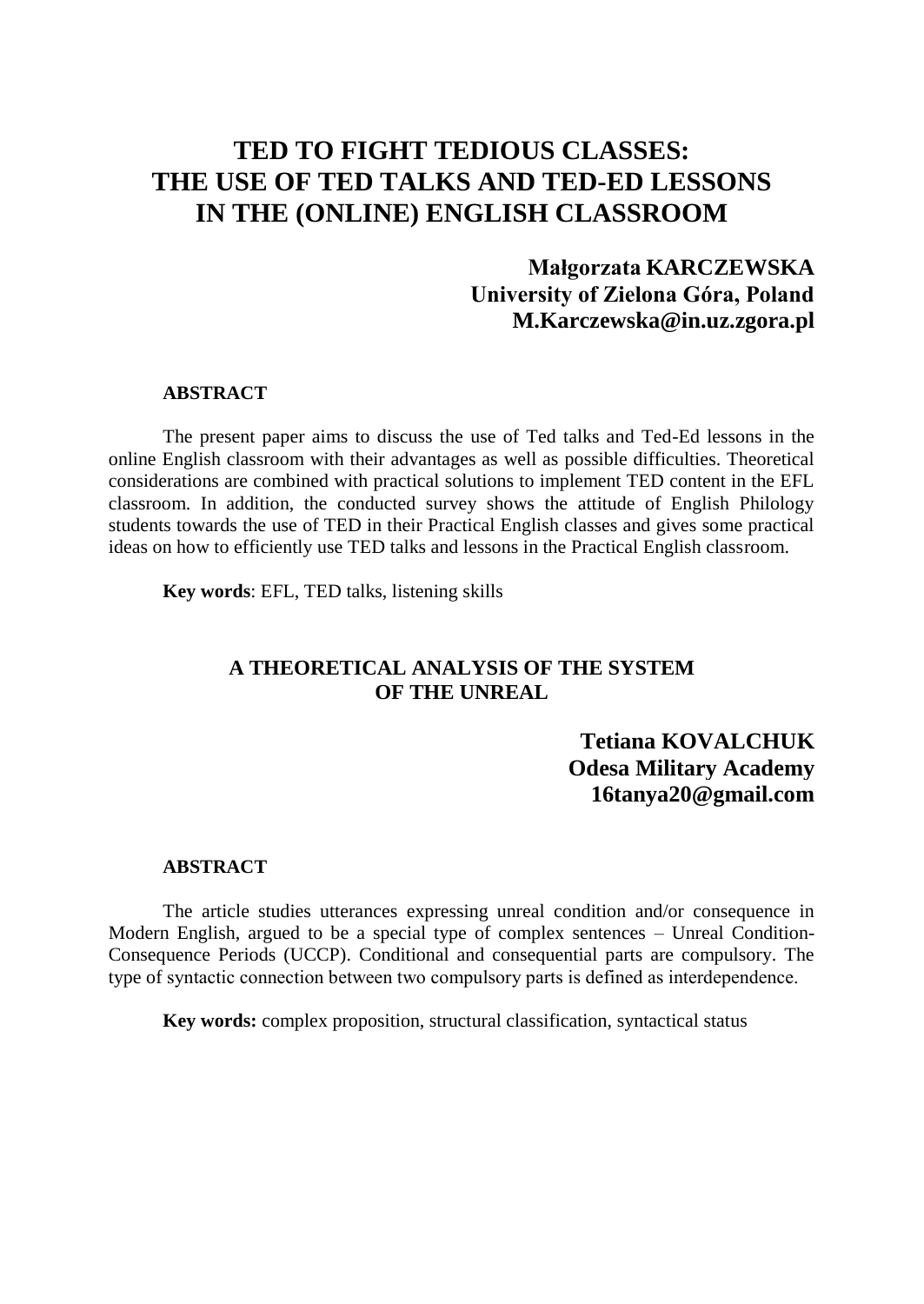## **A STUDY OF ABUI: BUILDING AN ABUI BOTANICAL CORPUS AND EXAMINING ABUI CULTURE THROUGH ITS FOLKTALES**

**LIEU May Yen Nanyang Technological University (NTU), Singapore [lieu0012@e.ntu.edu.sg](mailto:lieu0012@e.ntu.edu.sg)**

**Francesco PERONO CACCIAFOCO Nanyang Technological University (NTU), Singapore fcacciafoco@ntu.edu.sg**

#### **ABSTRACT**

As a whole, this paper aims to document the Abui language. The main discussion portion of this paper is presented in two sections. The first details the process of collecting and organising data collected on the Abui language, then transforming it into a database. In particular, this paper focuses on the Abui plant names. Data on Abui botany was collected with the help of local Abui consultants. Descriptions of the plants, any attested medicinal uses and folklore or myths associated with the plants were also recorded. As more data was gathered, the process of verifying and organising the data took on greater importance. Various factors were considered, including the possible future expansion of this paper. These are discussed in detail in this paper, and possible areas for further expansion are also discussed. The second part focuses on presenting two previously undocumented folktales associated with two plants, and exploring the cultural significance of these stories.

**Key words:** Language documentation; Abui oral tradition; Abui botany

# **ANGLICISMS IN THE AREA OF FOOD AND DRINKS AMONG SPANISH SPEAKERS. WHY ARE ANGLICISMS USED TO REFER TO FOOD AND DRINKS RELATED TERMS IN SPANISH?**

**Carmen LUJÁN-GARCÍA Universidad de Las Palmas de Gran Canaria carmen.lujan@ulpgc.es**

**ABSTRACT**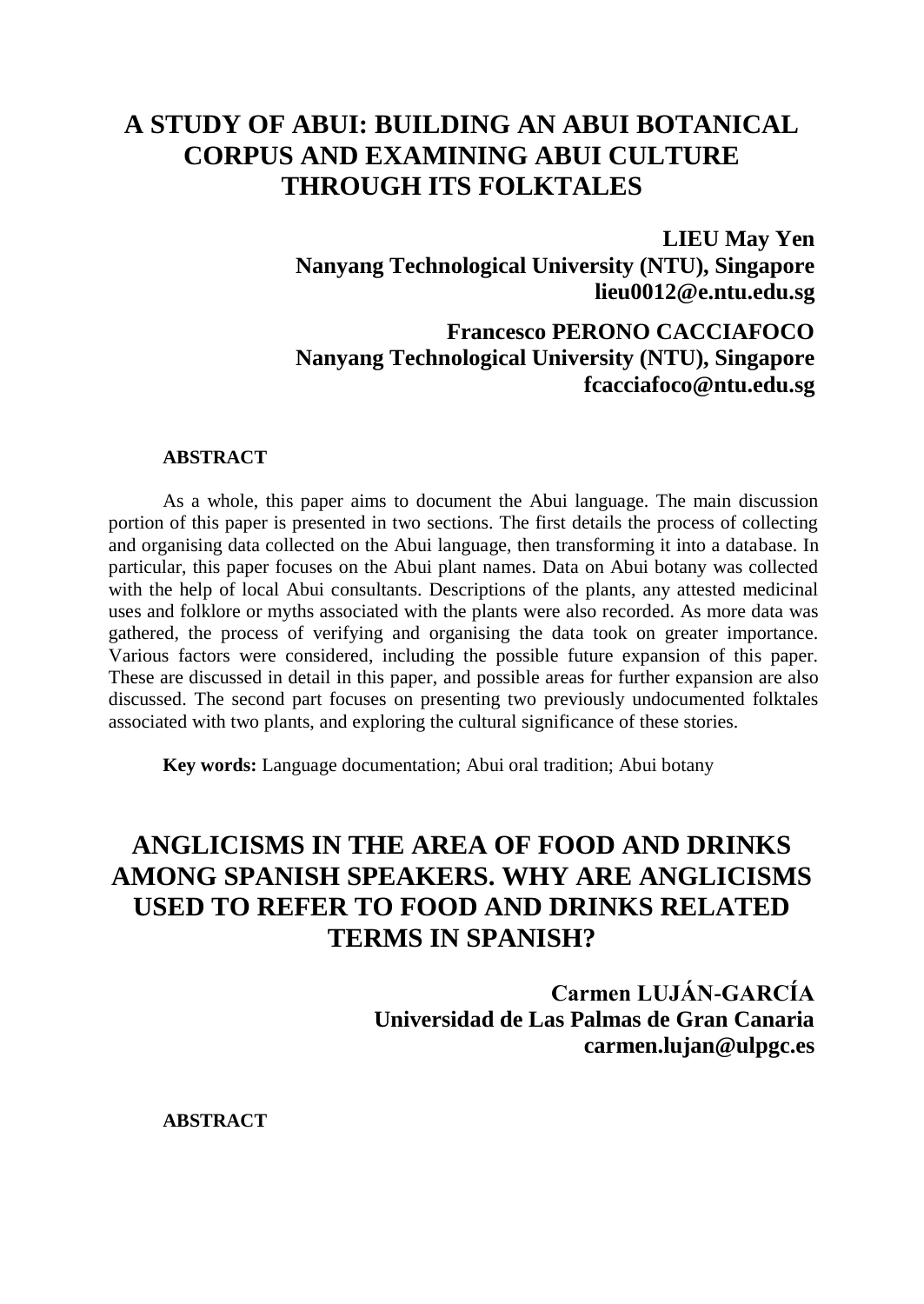In the last decade, a growing awareness about eating healthy food has emerged among part of the Spanish population. This paper examines the current use of English lexical items in Spanish in the particular fields of food and drinks. The findings report on the noticeable tendency to use Anglicisms to refer to new or recent concepts related to food, gastronomy and drinks. The use of these English borrowings is explored according to different linguistic functions.

**Key words:** Anglicisms, food and drinks, Spanish

# **THE FORMAL AND PROPOSITIONAL STRUCTURE OF THE ENGLISH-LANGUAGE DISCOURSE AS THE INDEX OF DIRECT LINK BETWEEN THINKING AND LANGUAGE**

### **Svitlana MASLOVA National University Odessa Law Academy, Ukraine odessamaslova.2018@gmail.com**

#### **ABSTRACT**

The purpose of this article is to discover the essence of a human's process of thinking in its close connection with the formal elements of the English-language discourse hierarchy. This paper aims to determine the basic propositional codes recreating a human's thought. The main prior discourse code is the explicit algorithmic Proposition. Based on the deduced generalized "atomic" Subjects/Predicate Patterns the present study has come to the conclusion that the actual minimum code is the Predicate Pattern – so-called Infinitivization going back to the Infinitive construction, which corresponds to the Combination of Words as an implicit Proposition. It may be transformed into an explicit Proposition owing to the "atomic" Subjects in a human's consciousness.

**Key words**: "atomic" subjects, "atomic" predicate patterns, infinitivization

## **ON THE CATEGORY OF NEGATION IN MEDIEVAL ENGLISH LITERATURE**

**Nataliia PASICHNYK Ternopil Volodymyr Hnatiuk National Pedagogical University, Ukraine [pasichnyk1@yandex.ru](mailto:pasichnyk1@yandex.ru)**

**Nataliia HOTSA**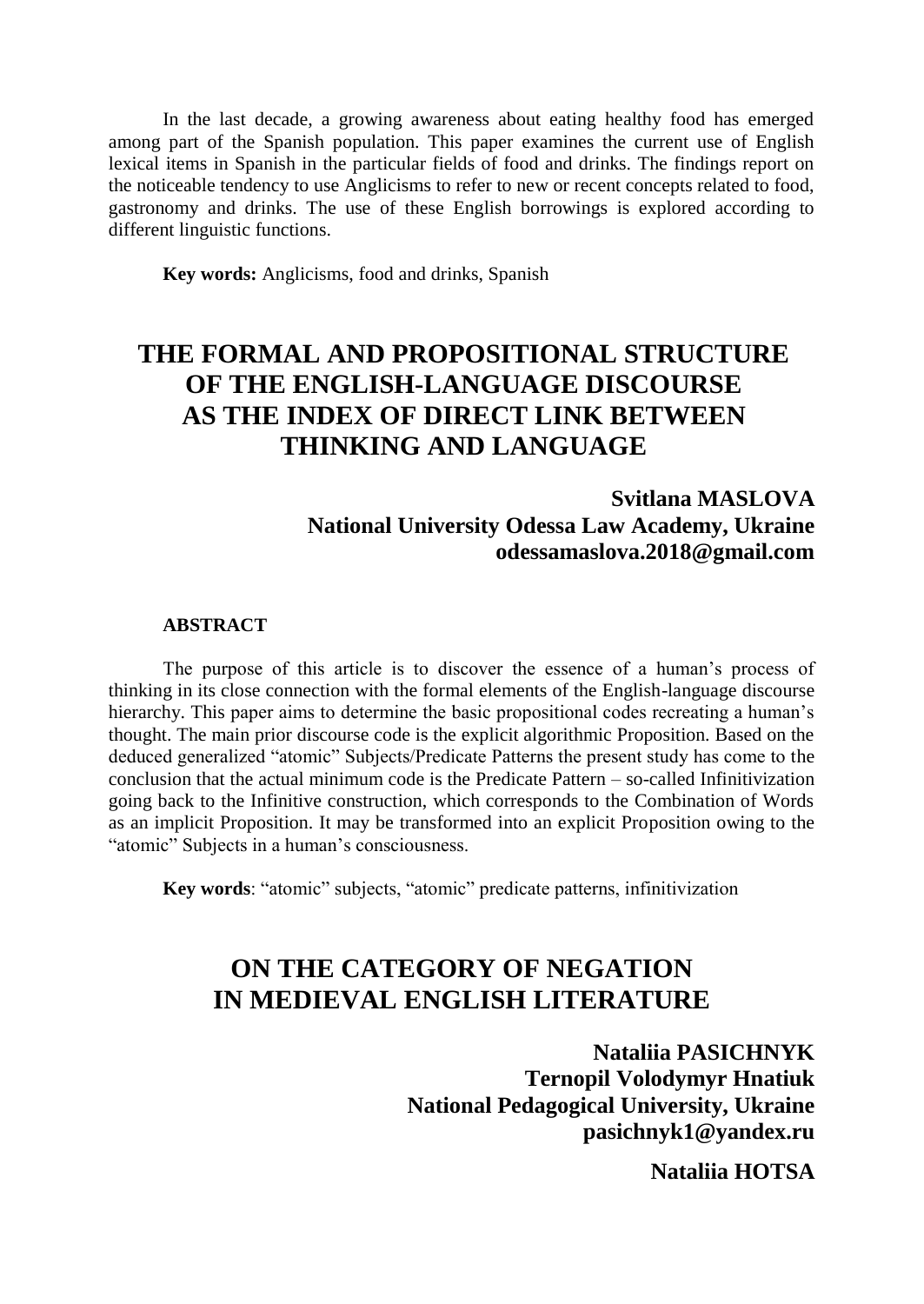### **Ternopil Volodymyr Hnatiuk National Pedagogical University, Ukraine hotsa@ukr.net**

### **Anna KOSENKO Yuriy Fedkovych Chernivtsi National University, Ukraine kosenko.ann@gmail.com**

#### **ABSTRACT**

The article "On the category of negation in Medieval English literature" deals with the main aspects of expressing the category of negation in Medieval English literature, based the example of the "Canterbury Tales" by Geoffrey Chaucer. Among the most productive ways we mention negative affixes, negative pronouns, negative adverbs, mononegation and polynegation at the syntactic level.

**Key words**: negation, Medieval English, part of speech

# **EXPRESSION AND INTERPRETATION OF ATTRACTION AND INTERPERSONAL INTIMACY: A COMPARATIVE STUDY OF FEMALE NONVERBAL BEHAVIOUR**

### **Oleksandra ROMANIUK National University "Odesa Maritime Academy", Ukraine [oleksandraromaniuk@onma.edu.ua](mailto:oleksandraromaniuk@onma.edu.ua)**

#### **ABSTRACT**

The study investigates cross-cultural similarities and differences in the expression and interpretation of attraction and interpersonal intimacy. Nonverbal behaviors of American (North America;  $N_{US} = 170$ ) and Ukrainian (Eastern Europe;  $N_{UA} = 173$ ) women were compared. Nonverbal behaviour was coded with respect to speech-related gestures, self-focused/other person focused touching behaviour, eye behaviour, facial expressions, and posture. The results showed that women's choice is motivated by their intentions of (1) expressing attraction, interest, seduction, flirtatiousness, and excitement, (2) conveying submissiveness, little self-confidence, coyness, and embarrassment, (3) promoting small talk by greeting/parting rituals, (4) communicating self-disclosure/self-presentation. Although these intentions are similar in both cultures, the choice of nonverbal cues is different. These findings have implications for theorizing on cultural norms/gender stereotypes in a contemporary context of flirtation, courtship, and seduction.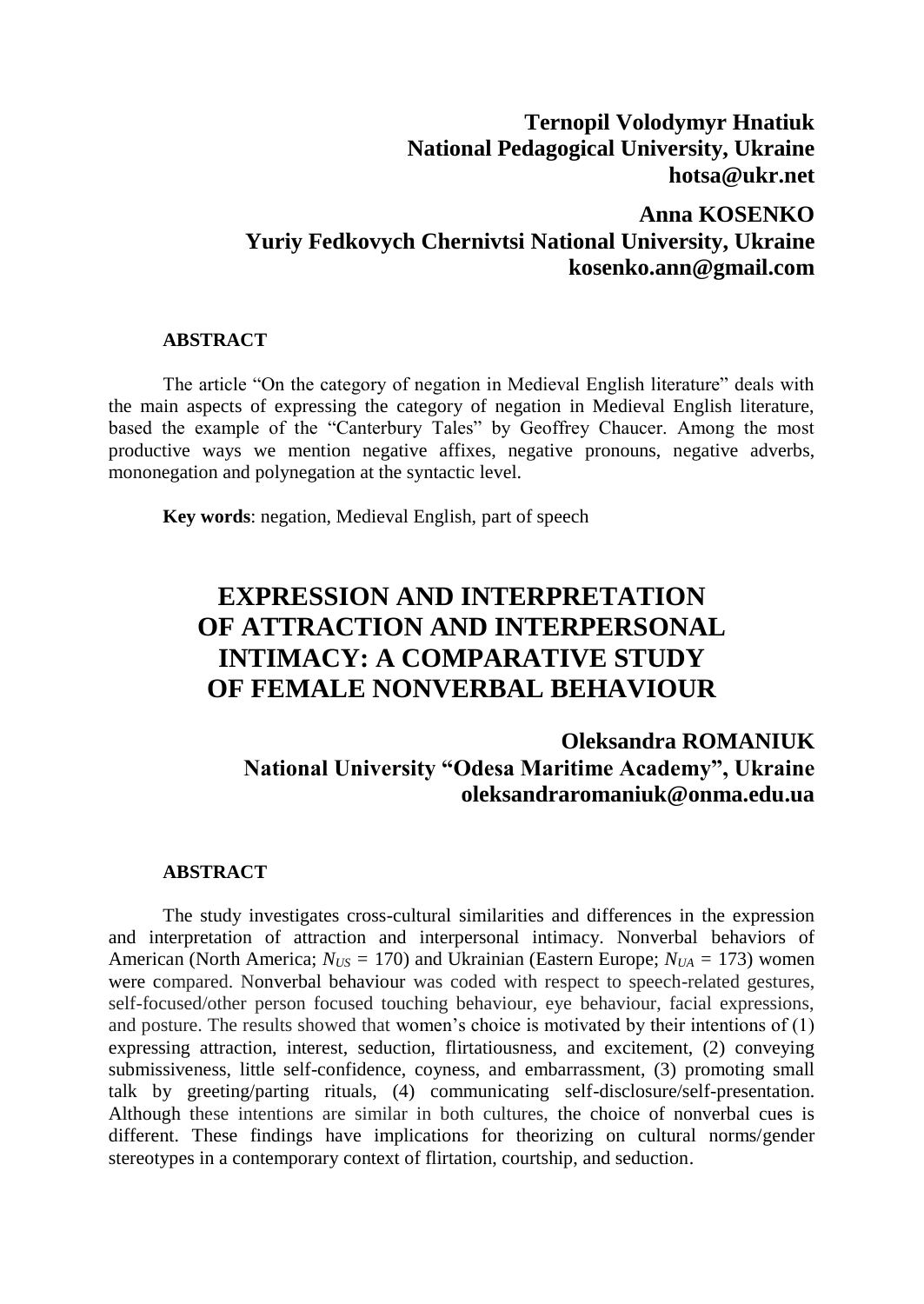**Key words:** female nonverbal behaviour, attraction, interpersonal intimacy

# **LES LOCUTIONS ADVERBIALES DANS LES ÉCRITS JOURNALISTIQUES FRANÇAIS**

### **Sonia VAUPOT Université de Ljubljana (Slovénie) sonia.vaupot@ff.uni-lj.si**

#### **ABSTRACT**

French adverbial phrases used as multi-word units can occur in different types of texts. In this paper, we have chosen to study the nature and frequency of adverbial phrase use as relational markers in press articles. The paper is divided into two parts: First, we present the corpus, the recurrent adverbial phrasings in journalistic texts, and the methodology. Second, we focus on the two most frequently used adverbial phrases in this type of text, namely *d'ailleurs* and *en effet*, as multi-word relational markers.

**Key words**: adverbial phrase, relational markers, corpus linguistics

# **THE PHONOLOGICAL ASPECTS OF THE NEW LATIN ALPHABET**

**Zaure BADANBEKKYZY Academy of Civil Aviation Almaty, Kazakhstan zaurebadanbekkyzy@gmail.com**

**Uali M. NURKELDI MES RK Committee of Science: A. Baitursynov Institute of Linguistics Almaty, Kazakhstan**

**Asel S. RYSBAEVA Secondary School No. 41 named after A. Karsakbayev Almaty, Kazakhstan**

#### **ABSTRACT**

In 2017, The President of the Republic of Kazakhstan signed a decree to change the Cyrillic as the basis for the Kazakh language into Latin, and that is why this article is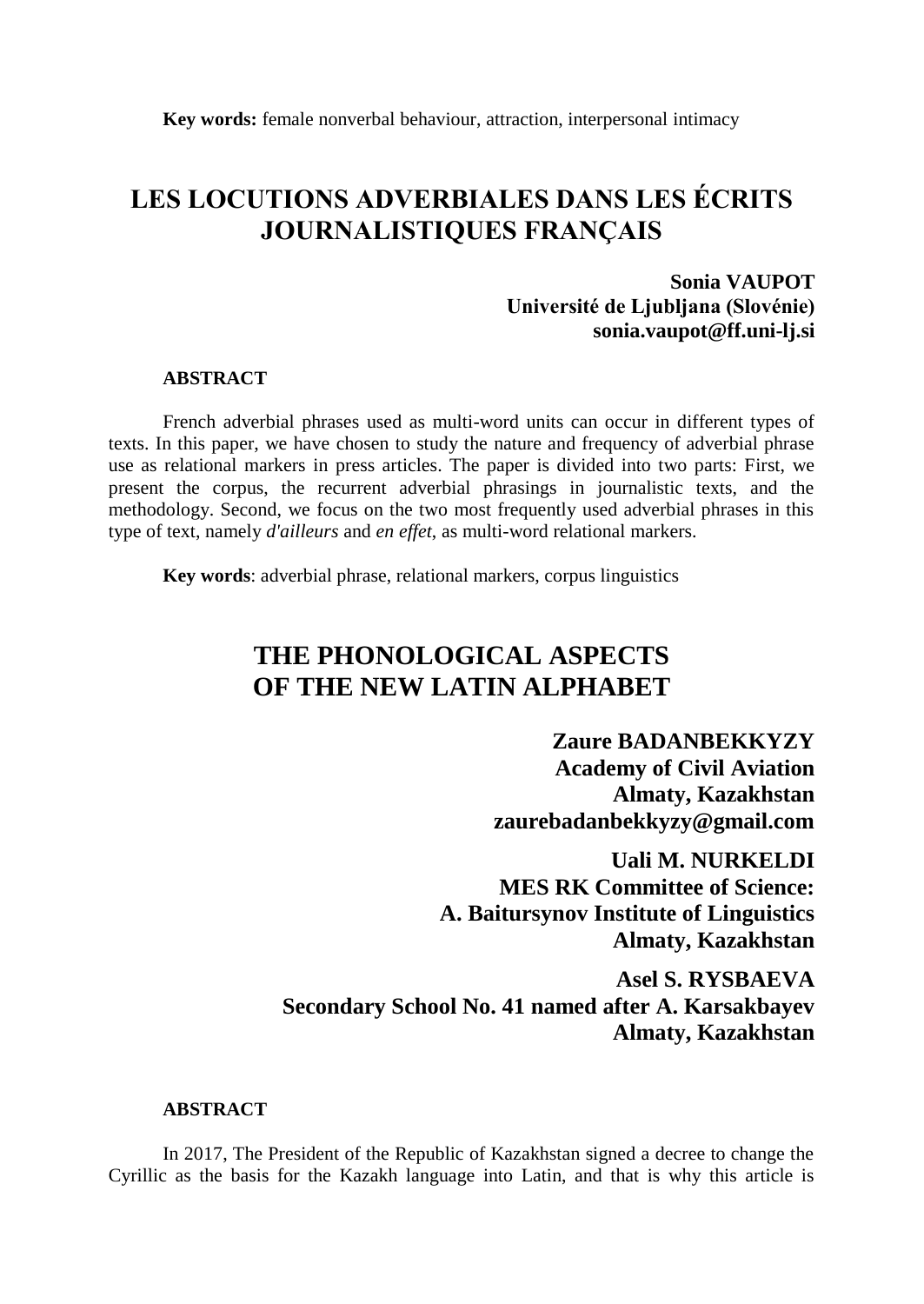relevant for nowadays. The purpose of the article is to analyse the phonological aspects of the new Latin alphabet of the Kazakh language. The authors performed a comparison of the different versions of the Kazakh alphabet in order to present spelling principles of the sound system transition of Kazakh language to the Latin script. This article will be useful to anyone interested in the history and development of the Kazakh language.

**Key words:** Kazakh script, Cyrillic, new Kazakh alphabet

# **THE NEWEST TRENDS IN WORD-FORMATION AS A RESPONSE TO CURRENT SOCIETY REQUESTS (THE EXAMPLE OF JAPAN)**

**Andrii BUKRIIENKO Institute of Philology, Taras Shevchenko National University of Kyiv Kyiv, Ukraine bukriienko@yandex.ua**

#### **Tamara KOMARNYTSKA**

**Institute of Philology, Taras Shevchenko National University of Kyiv Kyiv, Ukraine**

**Kostiantyn KOMISAROV Institute of Philology, Taras Shevchenko National University of Kyiv Kyiv, Ukraine**

> **Iryna RIABOVOLENKO Kyiv State Maritime Academy named after hetman Petro Konashevich-Sagaidachny State University of Infrastructure and Technology Kyiv, Ukraine**

#### **ABSTRACT**

The paper deals with the newest word-formation processes of the Japanese language, with whose help the language adapts to the challenges of modern society. The paper is concerned with the following aspects: 1) the morphological and lexical-syntactic methods of word formation that help to verbalize the category of political correctness as an important component of a civilized society; 2) the stylistic potential of the affixation method of word-formation, through which the speakers create colloquialisms of pejorative or petty coloration; 3) the models of hybrid word formation with borrowed English components, coming to Japanese because of the understanding of the English element as something "fashionable" and "modern"; 4) the tendency of abbreviation of language units fulfilling the purpose of acceleration of the communication tempo.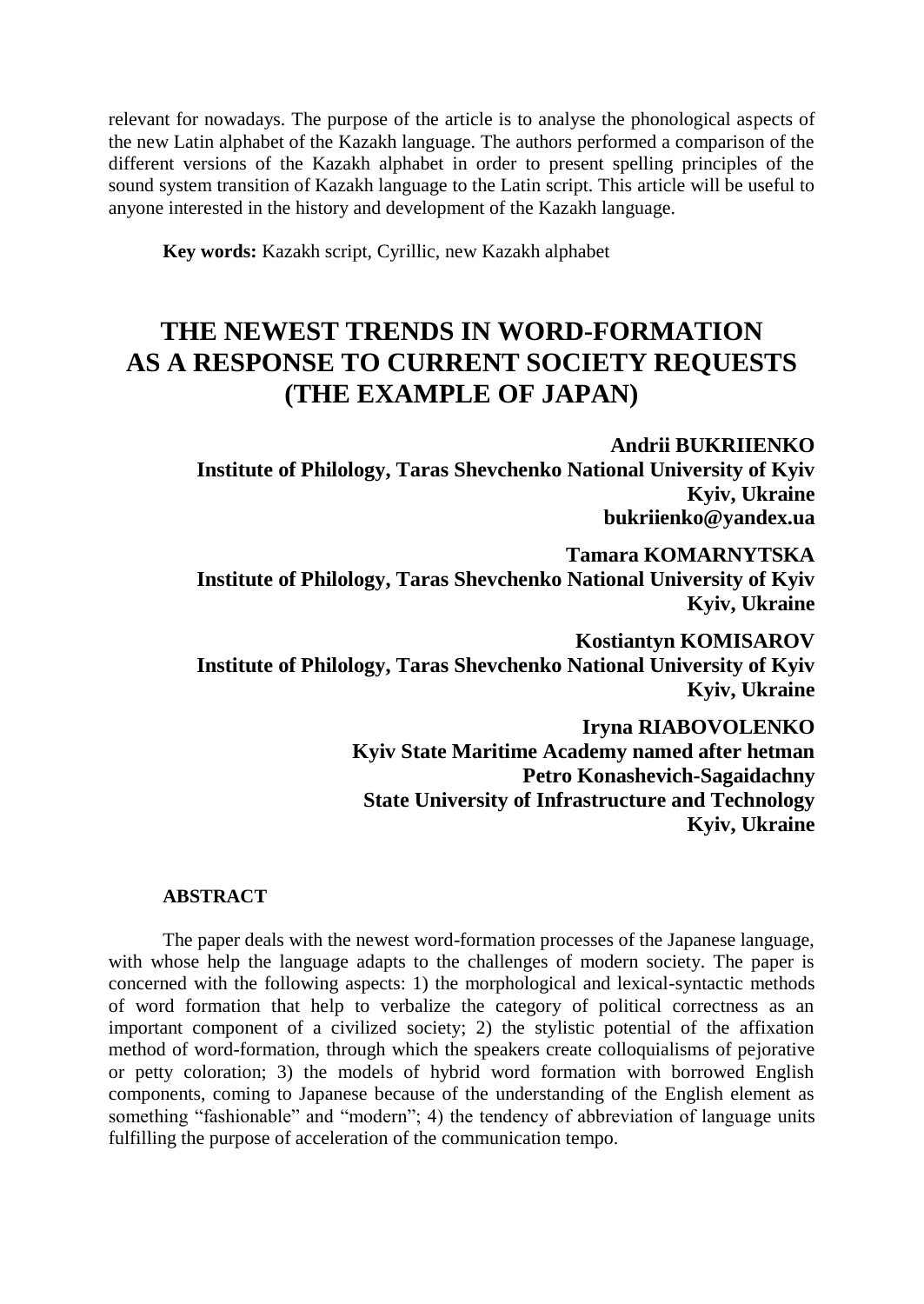**Key words**: Japanese language, morphological method of word formation, abbreviation

## **IDENTIFICATION – TRACKING PARTICIPANTS IN DISCOURSE**

**Mădălina CERBAN University of Craiova mcerban15@gmail.com**

#### **ABSTRACT**

The paper discusses the concept of tracking participants in social discourse within the systemic functional framework. The first part of this paper presents the general principles of the theory involving the analysis of discourse. The second and the third part of this paper discusses the types of participants involved in this type of discourse and the methods of tracking them. In the second part we concentrate on identifying people, and in the third part on methods of identifying things, abstractions and institutions.

**Key words:** social discourse, identification, text reference

# **STRATÉGIES DE POLÉMIQUE ET DE COOPÉRATION DANS LE DÉBAT TÉLÉVISUEL**

**Diana COSTEA Universitatea Petrol-Gaze Ploieşti diana.costea@upg-ploiesti.ro**

#### **ABSTRACT**

Television implies a specific communication, a situational framework, it offers us an image of the enunciator, of the recipient and even an image of a relationship that is proposed in and through discourse. The recorded and analysed corpus is dialogical and conversational at the same time, because it involves several enunciators but also several speakers. The debate is controversial but also involves cooperation, at some points. Emphasis is placed on polemical strategies, on divergences between the points of view that involve rejecting and attacking the other's arguments.

**Key words**: television, debate, discursive strategies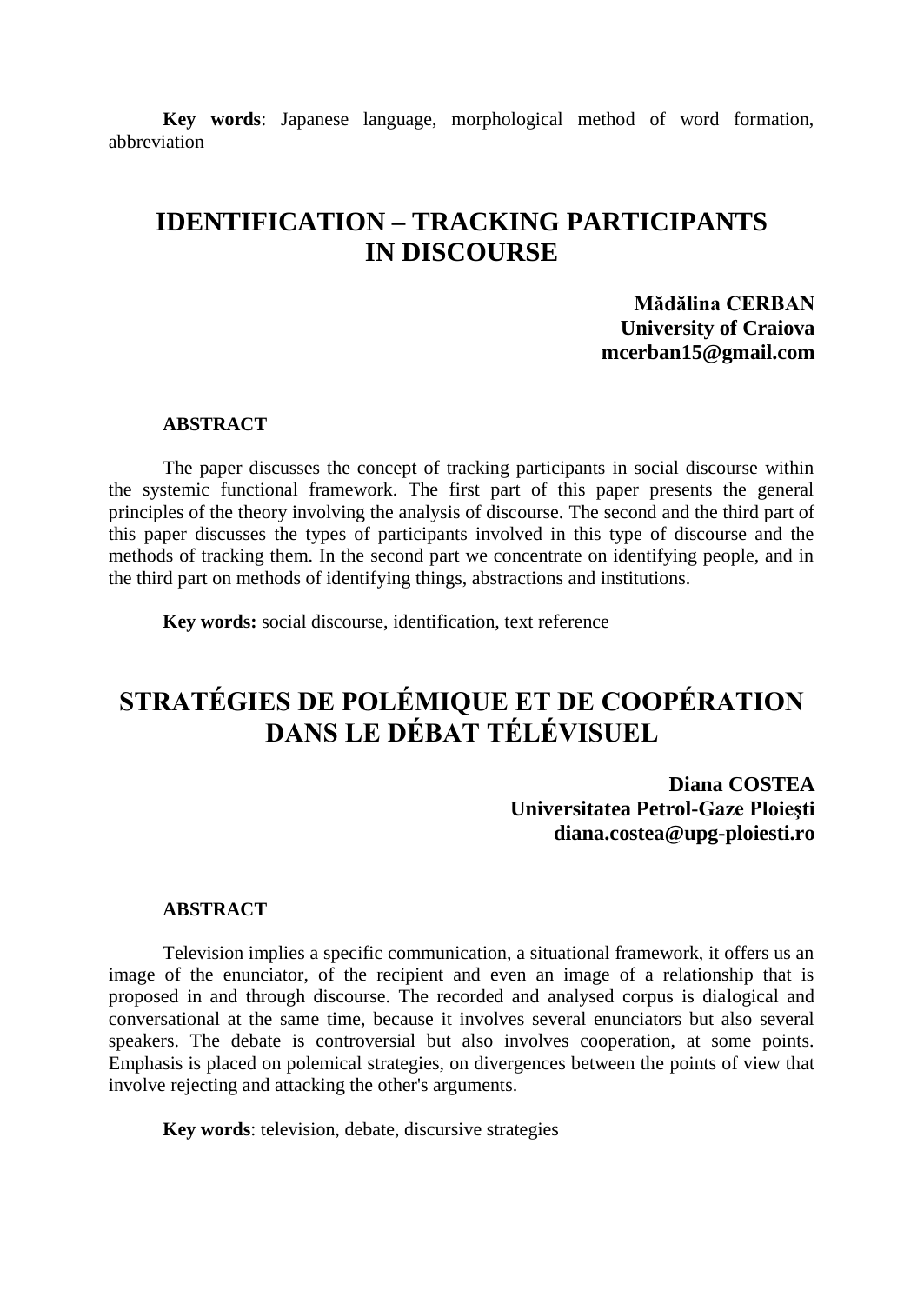# **SYNERGETIK DER NOMEN-DEKODIERUNG IN EINFACHER UND ZUSAMMENGESETZTER SATZSTRUKTUR DES DEUTSCHEN**

**Viktor DREBET Nationale Pädagogische Hnatjuk-Universität Ternopil, Ukraine vdrebet@ukr.net**

#### **ABSTRACT**

The article focuses on the interaction of syntagmatic, semantic and paradigmatic factors in the generation of noun content in German according to linguosynergetic approach. The study highlights the main problems of the German noun polysemy and monosemy, considers the linguistic and contextual meanings of the noun as a carrier of encoded and decoded information and analyzes the generated noun content synergy in German-language fiction and publicistic texts. The results of the study were obtained under synergetic-quantitative approach and interpreted as synergistic constructs of noun name self-organization by the principle of least effort that directs the human mental lexicon to the optimal decoding of the actual information-semantic potential of polysemantic or monosemantic nouns in correlation with the category of sentences' structure in German language.

**Key words**: linguosynergetics, noun decoding, principle of least effort

## **¿QUÉ COMPETENCIAS NECESITA UN TRADUCTOR? ESTUDIO DE CASO**

**Oana-Adriana DUȚĂ Universidad de Craiova oana.duta@edu.ucv.ro**

#### **ABSTRACT**

Our paper briefly presents the competences a translator needs in order to be successful on the market. Besides linguistic competences, a translator should also have transversal competences, such as metalinguistic, technical, administrative, communication and marketing skills.

**Key words:** translation, linguistic competences, transversal competences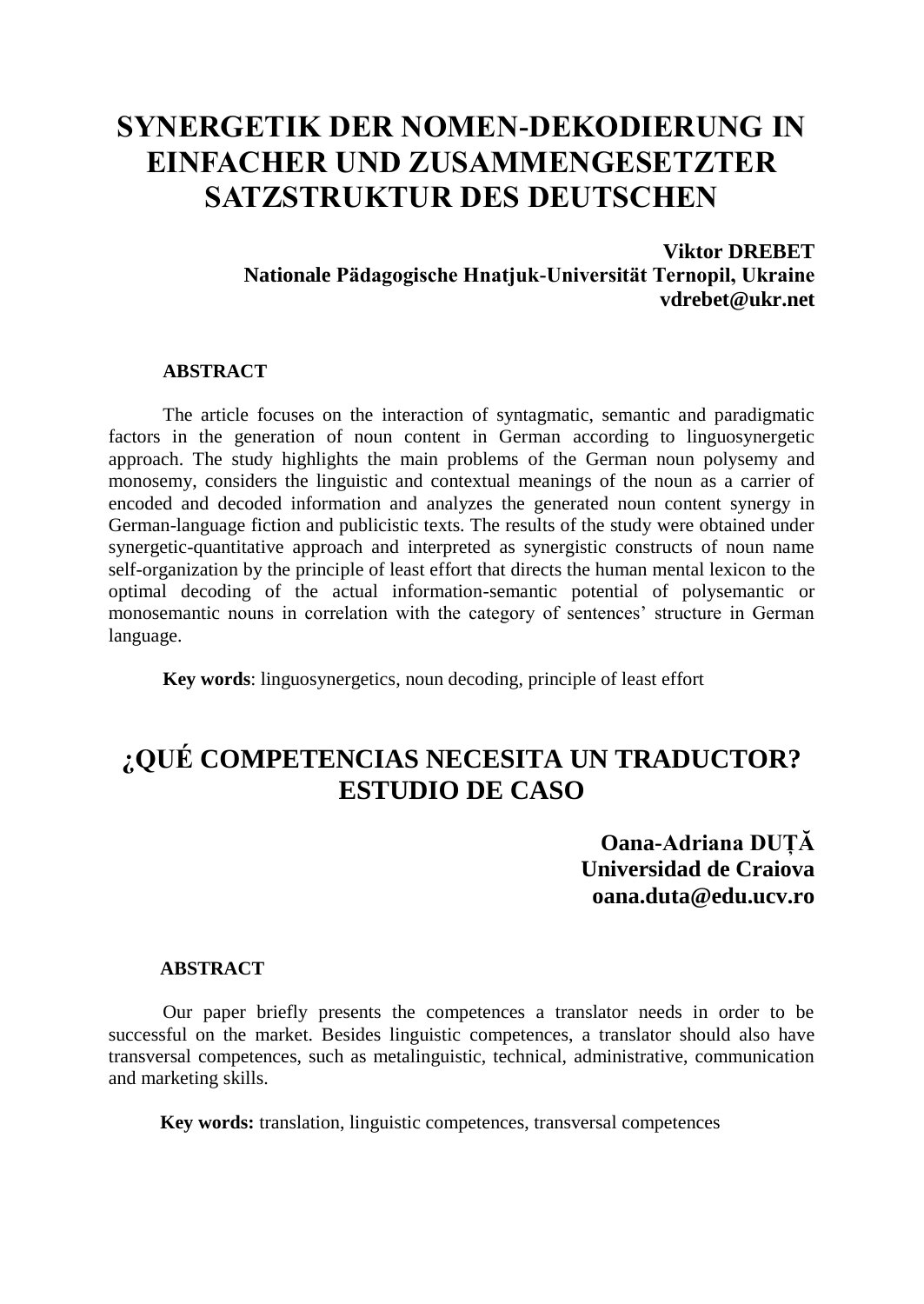## **SOME REMARKS ON GRAMMATOLOGICAL AND MORPHOLOGICAL ASPECTS OF LINEAR A DOCUMENTS: AN INTERNAL ANALYSIS APPROACH**

**FANG Xiao Min, Linguistics and Multilingual Studies Programme (LMS), School of Humanities (SoH), Nanyang Technological University (NTU), Singapore [xfang003@e.ntu.edu.sg](mailto:xfang003@e.ntu.edu.sg)**

**Francesco PERONO CACCIAFOCO, Linguistics and Multilingual Studies Programme (LMS), School of Humanities (SoH), Nanyang Technological University (NTU), Singapore fcacciafoco@ntu.edu.sg**

**Francesco Paolo CAVALLARO, Linguistics and Multilingual Studies Programme (LMS), School of Humanities (SoH), Nanyang Technological University (NTU), Singapore [cfcavallaro@ntu.edu.sg](mailto:cfcavallaro@ntu.edu.sg)**

#### **ABSTRACT**

Linear A is an ancient writing system that was used on the island of Crete and a few surrounding Aegean areas between 1750 and 1450 BC to represent the Minoan language(s). Linear A is believed to be a syllabic script, but has yet to be deciphered; consequently, little is known about the Minoan language(s). This paper provides an analysis of recurrent clusters of symbols in order to uncover aspects of the structure of the language that Linear A transcribed. From Linear A inscriptions in readily available publications, similar, frequently recurring clusters were identified, and the comparison and analysis of these clusters yielded three aspects of variation: symbol-internal variation, inter-cluster variation, as well as variants in the wider context. With the observations from the patterns in inter-cluster variation, an approximate morphological breakdown of the clusters was derived, and plausible roots and affixes were isolated. A comparison of the clusters' immediate environments suggests that the affixes were more likely to have been semantically motivated, while the wider contextual variation provides possible interpretations of the semantic content of the affixes themselves. This internal analysis approach, with the morphological breakdown of the clusters analysed, provides further support for the current hypothesis that the language that Linear A represented was rich in affixation.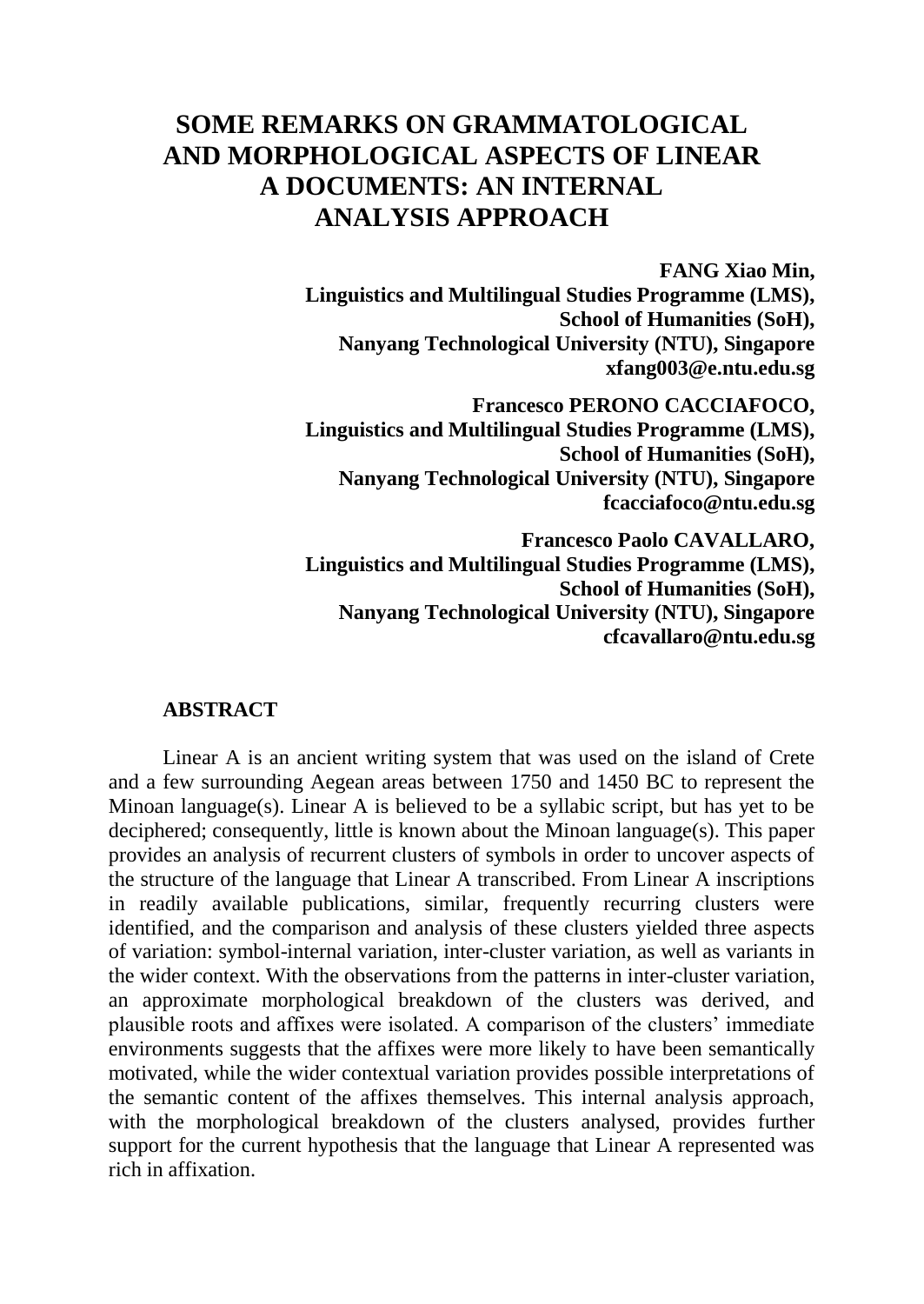## **CULTURAL TRANSFER BETWEEN DOMESTICATION AND FOREIGNIZATION: LITERARY TRANSLATIONS FROM ENGLISH INTO ARABIC**

**Mohammed Naser HASSOON University of Thi-Qar Nassiriyah, Iraq mohammednaser@utq.edu.iq**

#### **ABSTRACT**

Our intention in this article is to connect the two techniques of translation as defined by Lawrence Venuti as *domestication* and *foreignization* with the principle of translation as a form of cultural transfer. If the concept of foreignization leads the reader to the source text through a foreign cultural contribution to the target culture, domestication brings the source text closer to the reader's culture. We apply Venuti's theory to literary translation from English into Arabic to demonstrate the translator's involvement in this form of cultural transfer by providing relevant examples: Hemingway's *The Old Man and the Sea,*  and Alan Lightman's *Einstein's Dreams* (from English into Arabic), and Mark Twain's *The Adventures of Huckleberry Finn* (from English into Arabic, Romanian, and Polish).

**Key words**: Arabic, cultural transfer, translation

# **PRECIZĂRI TERMINOLOGICE: ARTĂ – ARTIST/ARTIZAN – ARTEFACT/MANUFACT**

**George Dan ISTRATE Universitatea de Arte şi Design, Cluj-Napoca distrate@hotmail.com**

#### **ABSTRACT**

Given the fact that over time the word *art* (and its derivatives) has acquired and benefits from a wide range of meanings, we find it necessary to make some terminological clarifications and review the meanings with which the lexeme is being used in theoretical research in this field. The approach has an interdisciplinary character, with aspects taken mainly from studies dedicated to the visual arts.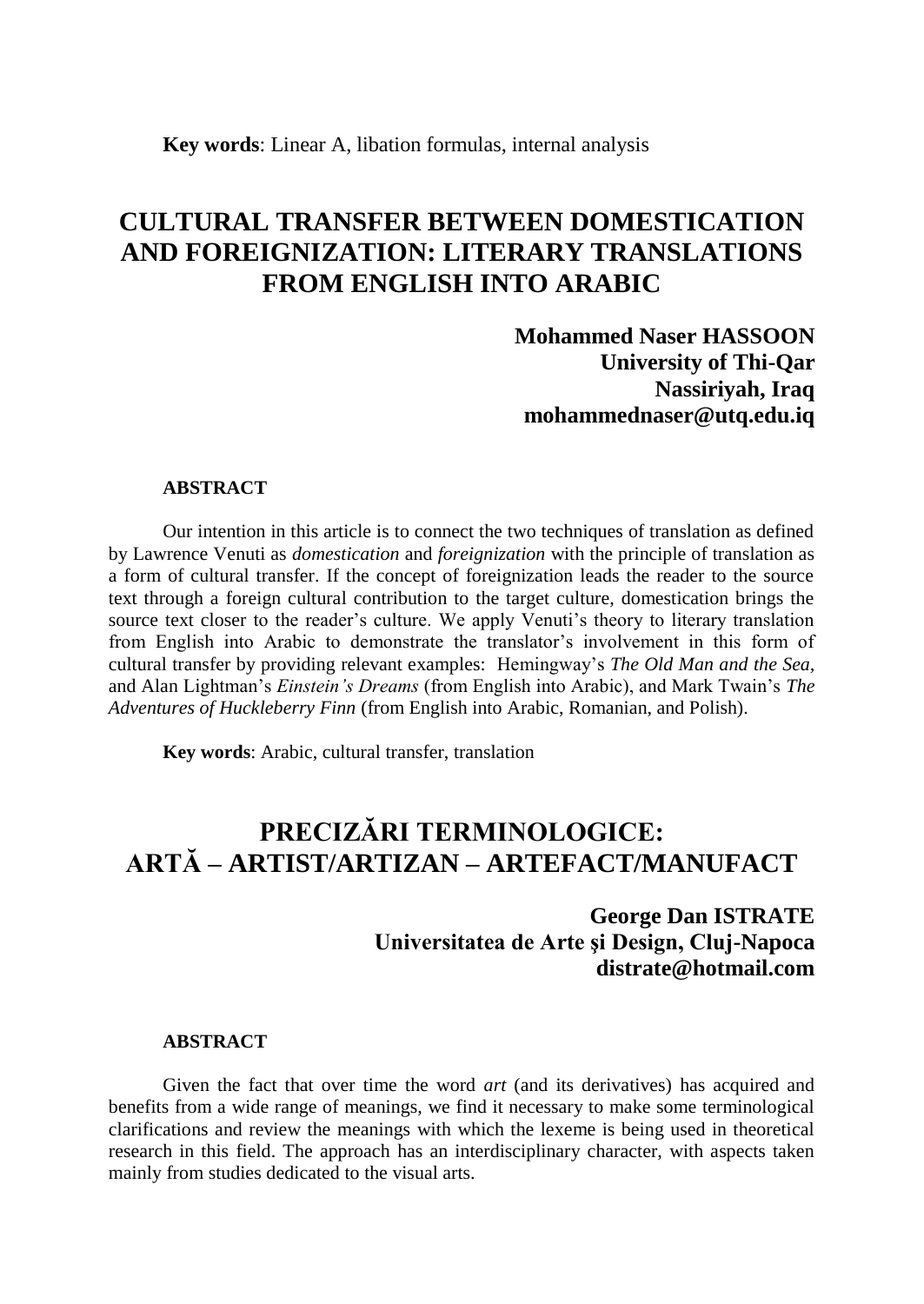At the semantic level, we note the existence of two terms, with common Latin roots, namely *ars*, *artis*, specialized to indicate intellectual work (*artist*) and physical or mechanical work (*craftsman*). This is because in our times, more often than not, the artist does nothing but conceive the work and it is the craftsman who works with his hand or with modern techniques and actually produces art objects. And the *handmade product* ("made by hand") or *artifact* ("made with art") is invested with the title of work of art if it is conceived / created by a plastic artist recognized as such by specialists (we refer to critics of art, gallery owners, museographers, collectors), while the craftsman gets lost in oblivion, or, in the happiest case, joins the ranks of anonymous people who worked in the workshop of a famous artist.

**Key words**: art, artist, artifact

# **EPISTEMIC MODALITY MARKERS AT THE SYNTACTIC LEVEL: THE MODAL PHRASE** *I THINK*

**Anna KOSENKO Yuriy Fedkovych Chernivtsi National University, Ukraine kosenko.ann@gmail.com**

#### **ABSTRACT**

The article "Epistemic modality markers at the syntactic level: the modal phrase I think" deals with the expression of the epistemic modality at the syntactic level. An análisis of the functioning of the modal phrase *I think* it is obvious that the expression of epistemic modality is versatile and has numerous shades and nuances.

**Key words**: epistemic modality, modal phrase, marker

# **BESCHWERDEBRIEFE IM SPIEGEL DER HELFENDEN, DER AGGRESSIV-ENTWERTENDEN UND DER SICH DISTANZIERENDEN KOMMUNIKATIONSSTILE<sup>1</sup>**

**Réka KOVÁCS Babeș-Bolyai-Universität Klausenburg/Cluj-Napoca [reka.kovacs@econ.](mailto:reka.kovacs@econ)ubbcluj.ro**

**ABSTRACT**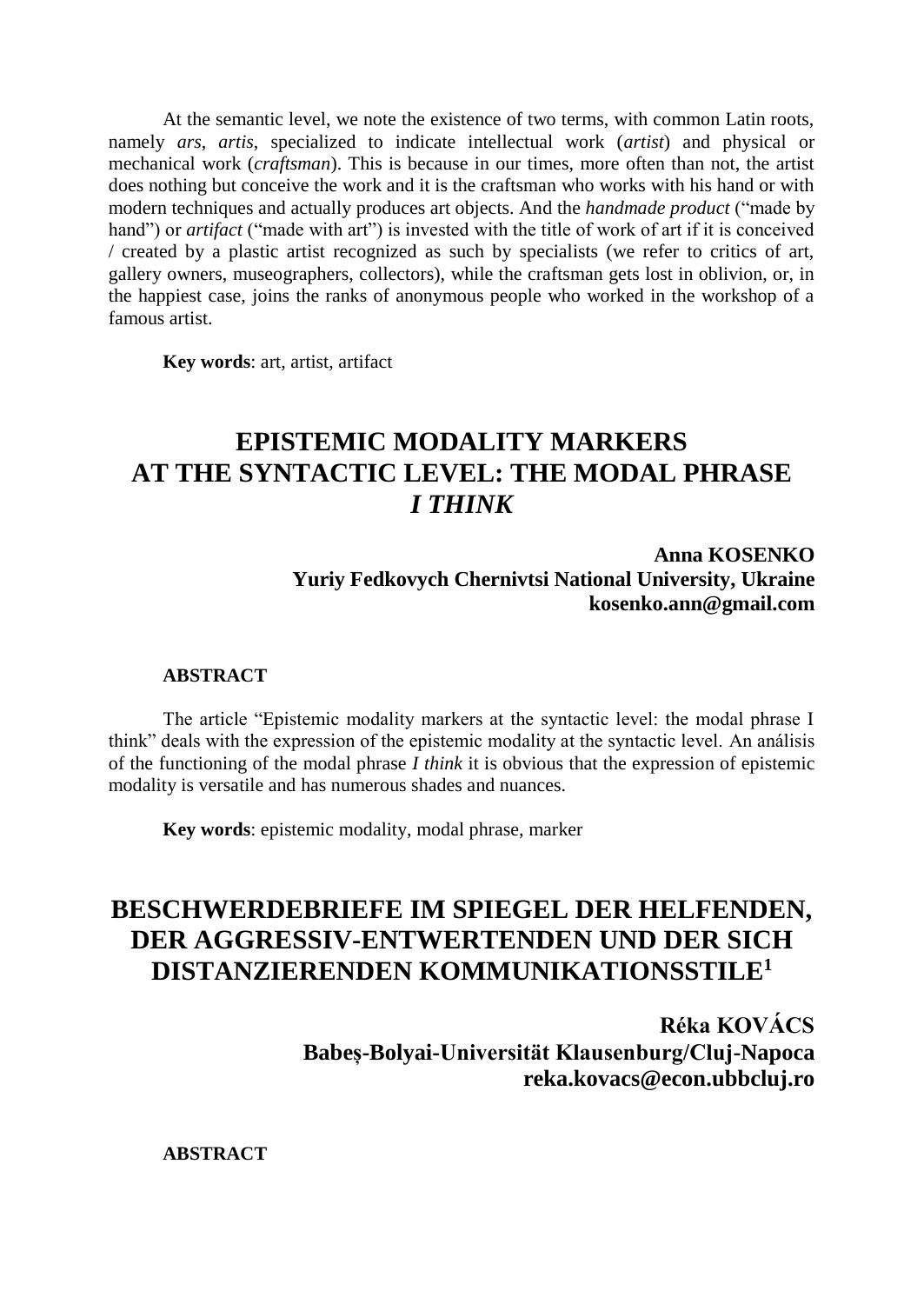The paper intends to disclose the linguistic resources that letters of complaint may provide. It focuses on the analysis of functions and phrases that can be utilised for the expression of verbal distance, aggressiveness and helpfulness. Due to the fact that, while business communication in written form can poorly render feelings, it can still have a huge emotional impact on the recipient, the article investigates to what extent letters of complaint can be emotionally determined. To this end, the study rests on the theories elaborated by Friedemann Schulz von Thun regarding three communication styles, namely the supportive, the aggressive-pejorative and the distancing ones.

**Key words**: the helping, the aggressive-devaluing, the distancing communication styles

# **THE SEMANTIC TYPOLOGY OF SYNCRETIC SYNTACTICALLY INDIVISIBLE WORD COMBINATIONS IN UKRAINIAN LINGUISTICS**

**Mariia LYCHUK National University of Life and Environmental Sciences of Ukraine, Kiev, Ukraine mariya.lychuk@gmail.com**

#### **ABSTRACT**

Semantic-syntactical relationships identify syntactically indivisible word combinations in the syntactic system of the Ukrainian language. The specificity of syncretic syntactically indivisible word combinations is that in their structure the dependent component informally complements the nuclear component. Syncretic syntactically indivisible word combinations include three semantic types: complementary-attributive, complementary-object, and complementary-attribute-object. Grammatical significance of these syncretic indivisible phrases is determined by different types of semantic-syntactic relations: complementary, attributive, and object.

**Key words**: indivisible phrases, complementary relations, Ukrainian language

# **TEIL-GANZES-RELATIONEN IM KONTRASTIVEN VERGLEICH (AM BEISPIEL DER KÖRPERTEILBENENNUNGEN IN DEN GERMANISCHEN UND SLAWISCHEN SPRACHEN)**

**Olena MATERYNSKA Nationale Taras-Schewtschenko-Universität Kiew, Ukraine**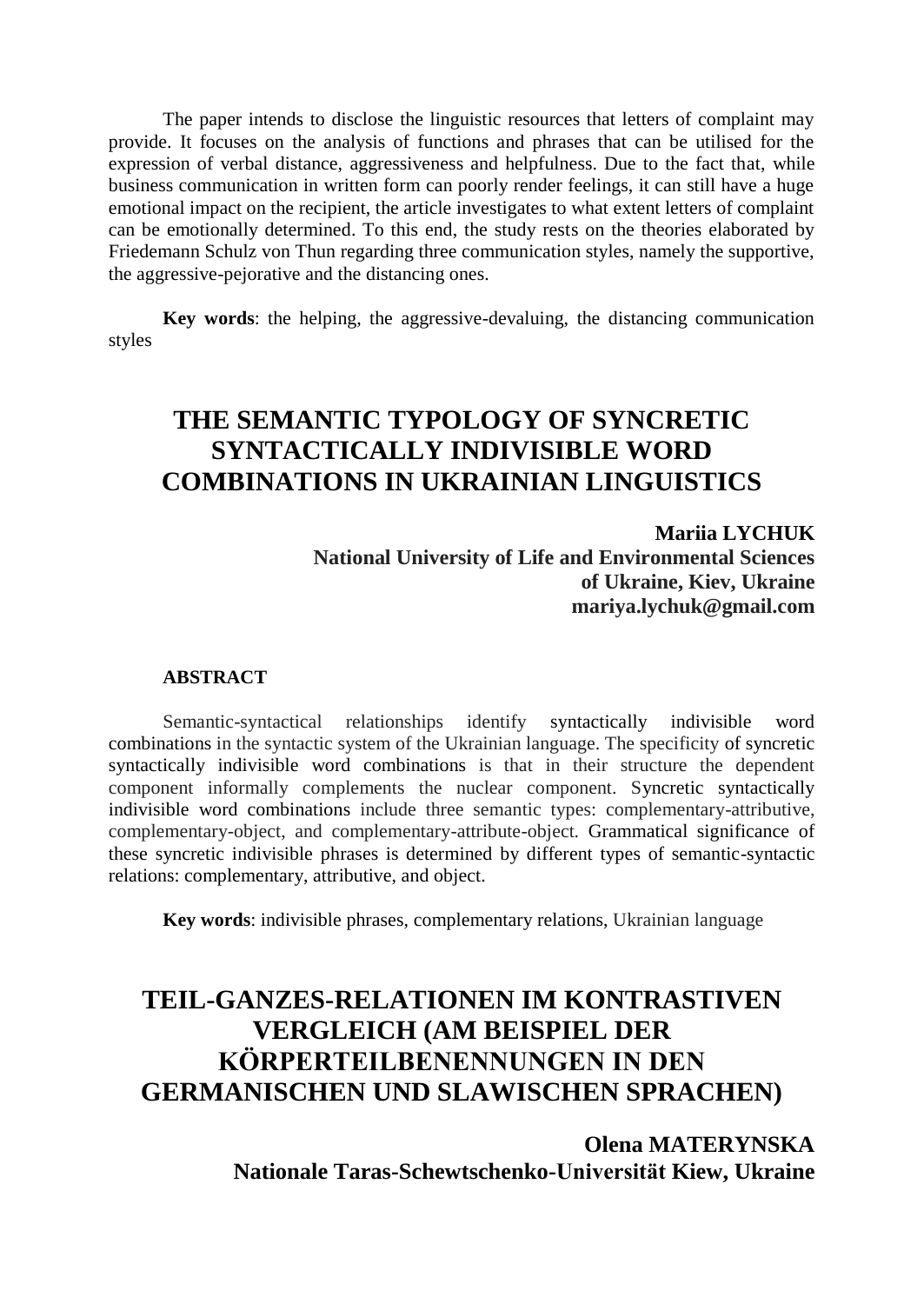### **(Taras Shevchenko National University of Kyiv, Ukraine) olenamaterynska@ukr.net**

#### **ABSTRACT**

This paper deals with the research of the Part-Whole-Relations in the lexical system of the language exemplified by the human body part names in the Germanic (German, English) and Slavonic (Ukrainian, Russian) languages. The contrastive approach reveals the main differences in the nomination and segmentation process of the lexical units under analysis. The system of naive segmentation of the human body is proved to be the rich source of anthropomorphic metaphor in the compared languages. The polysemy level of the body part names in the contrasted languages is distinguished with the help of the index of polysemy. The study focuses on the classification of the regular semantic change paths of the body part names, highlights cross-language similarities and differences in their semantics and outlines their semantic productivity in the field of terminology.

**Key words:** meronymy, polysemy, semantic productivity

# **QUALCHE OSSERVAZIONE SULLE PARTICELLE ITALIANE** *CI* **E** *VI* **E SULLE MODALITÀ DELLA LORO TRADUZIONE IN ROMENO**

**Elena PÎRVU Università di Craiova [elena\\_pirvu@outlook.com](mailto:elena_pirvu@outlook.com)**

#### **ABSTRACT**

In Italian language, the atonic pronouns *ci* and *vi* are mainly personal pronouns or reflexive personal pronouns of the first and second persons of the plural, acting as a direct object or as an indirect object. Moreover, *ci* and, more seldom, *vi*, which is felt as a scholarly term, can be used as demonstrative pronouns or locative adverbs. They are also used with a reinforcing value in some set phrases.

As Romanian language does not have atonic pronouns corresponding to the particles *ci* and *vi* acting as demonstrative pronouns or locative adverbs, we first present a synthesis of the characteristics and use of *ci* and *vi* in Italian and then we describe how they are translated into Romanian.

**Key words**: particles *ci* and *vi*, usage, translation methods

### **SEMANTIC REFLECTIONS OF HUMAN/ANIMAL**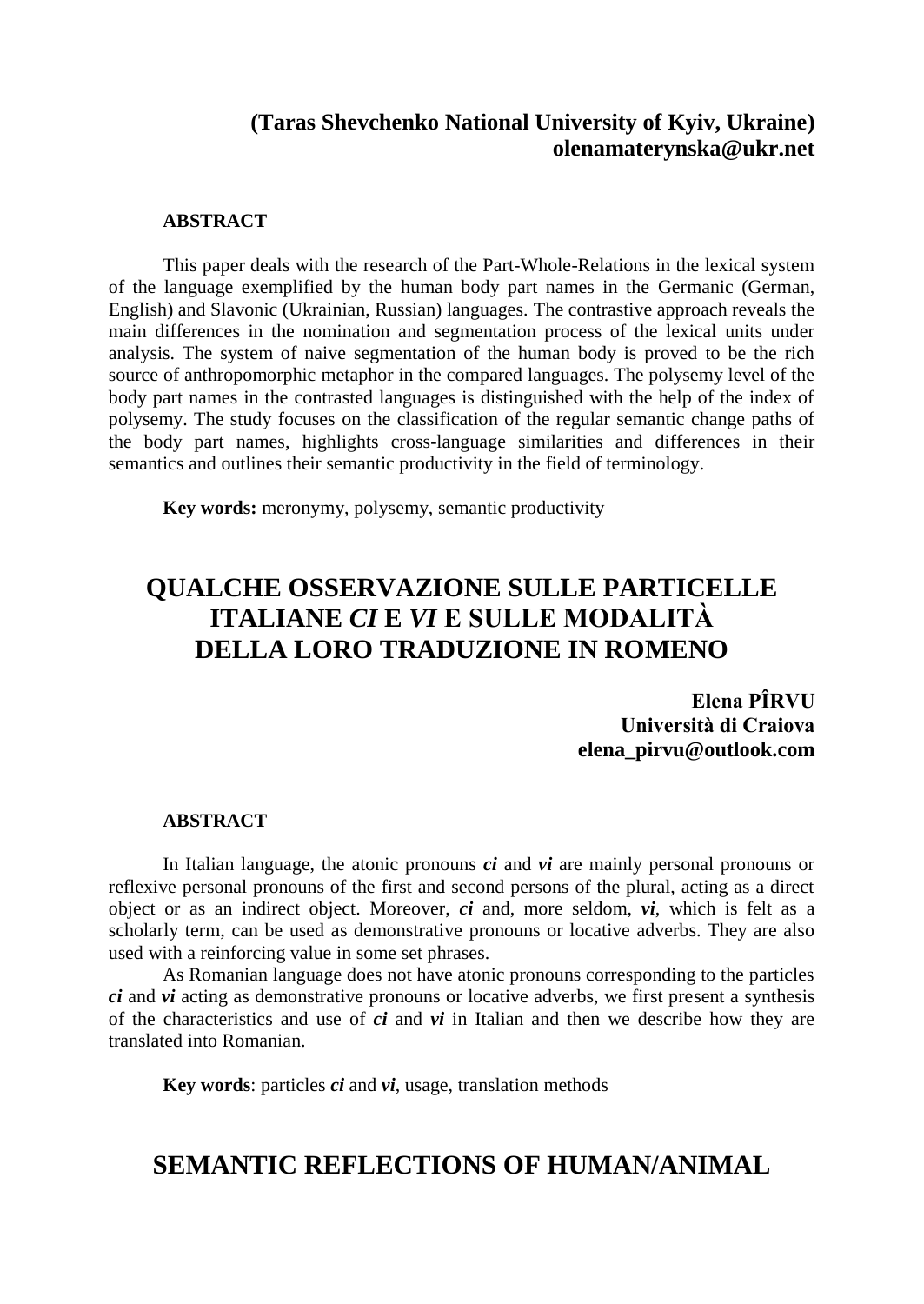### **GENITALIA IN ALBANIAN PLANT NAMES**

**Anyla SARAÇI "Fan S. Noli" University, Korça, Albania [asaraci@unkorce.edu.al](mailto:asaraci@unkorce.edu.al)**

**Robert DAMO "Fan S. Noli" University, Korça, Albania damo-ro@hotmail.com**

#### **ABSTRACT**

The plants are integral part of human life for food, medicine or other uses. The language of a speech community reflects the creative ability of its members, so the vernacular plant names reflect semantically the way how they perceive and imagine specific features of plants. In this context, the process of naming plants in Albanian is codified by transferring the meaning through metaphor and metonymy, or word formation (derivation and composition). The plant names often describe some characteristic features of the plant itself or of its part, in which the communities are interested. The aim of this study is to find and explain the plant features on whose basis plants are named in Albanian language, to point out the reasons of naming plants and relationships between the two codes: the human and animal body and plants, and more specifically, reflections of genitalia code and gender message in the plant names in Albanian folk mentality.

**Key words**: semantic reflections, naming plants, Albanian language

## **THE NATURE OF LANGUAGE IN THE CONTEXT OF PHILOSOPHY: THEORETICAL AND PRACTICAL APPROACHES**

**Olha TURMYS Foreign Languages Department Military Academy (Odessa) olga.turmys@gmail.com**

#### **ABSTRACT**

The following article deals with the nature of language in the philosophical context. It identifies the way of transition from positive knowledge to deep comprehension of language in a broad theoretical and methodological context, by understanding language nature more widely – as spiritual energy and cognitive activity of a person. It was reviewed that many problems and topics previously considered as "extralinguistic" have come to be